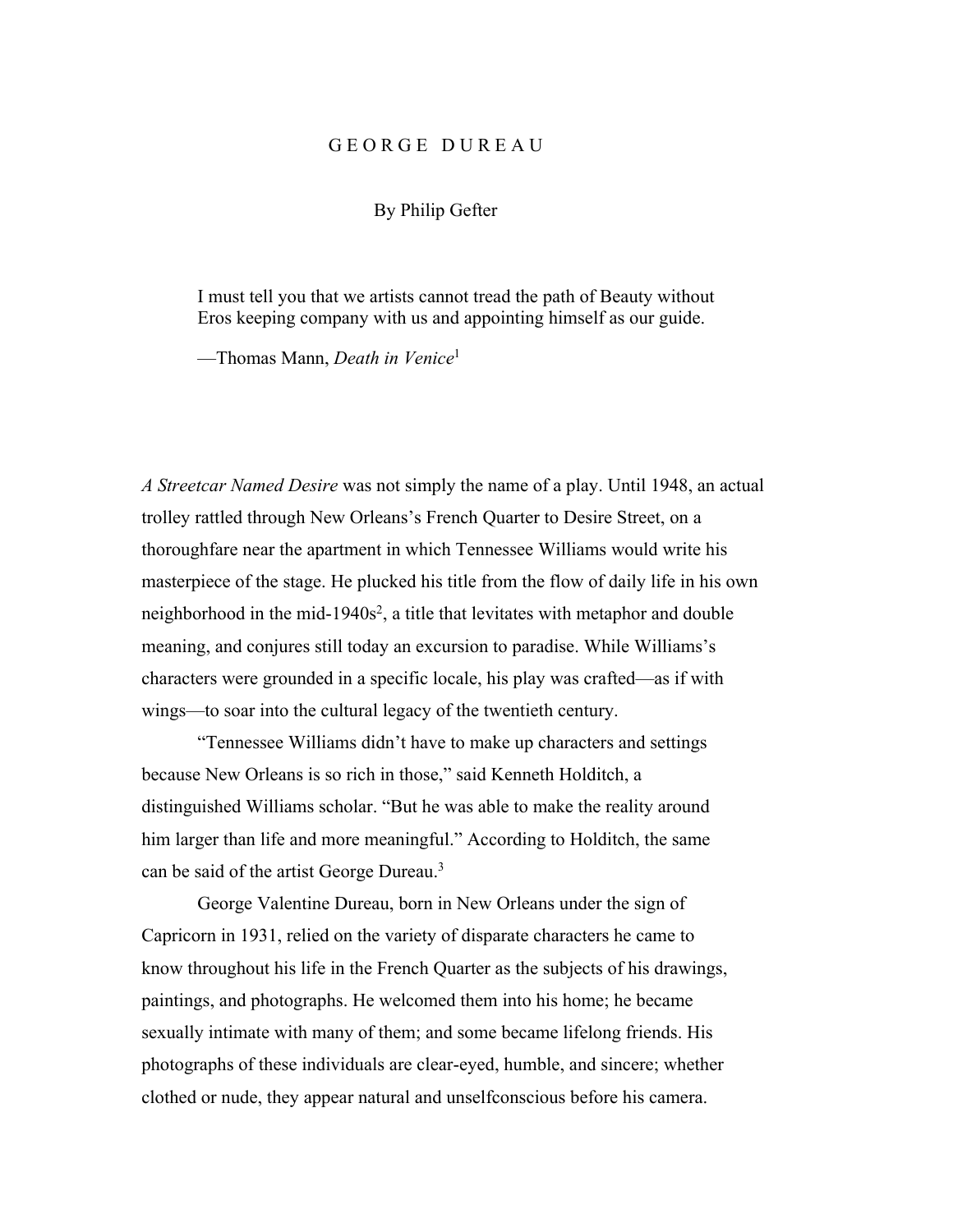While he portrayed his models with a tender regard—his gaze steady and tinged with a playful eroticism—their poses equally evoke classical figures of allegory and myth. Dr. Holditch, professor emeritus at the University of New Orleans, believes that Dureau's "creativity, his philosophy, his encompassing view of life, are all entwined with that mixture of contradictory elements that constitutes the carnal atmosphere of his native city."4

Dureau was rarely tempted to leave his hometown, that most exotic of Southern melting pots: its combination of antebellum architecture and filigreed wrought-iron balustrades, the plaintive saxophone an enduring echo through its narrow streets, its Cajun cuisine tropical and piquant, its verdant flora laden with Spanish moss dripping from the branches of the live oaks. The city has long maintained a reputation of tolerance for those who indulge in the sensate pleasures. Lafcadio Hearn, the nineteenth-century chronicler of life in New Orleans, arrived at a conclusion about its allure in 1878 that still holds true today: "There are few who can visit her for the first time without delight; and few who can ever leave her without regret; and none who can forget her strange charm when they have once felt its influence."5

To say that Dureau was a beloved fixture of New Orleans understates the sweep of his Rabelaisian persona. He was a bon vivant with a heart of gold, grand in manner yet not at all bourgeois. The allegorical frieze of stylish decadence he painted across the wall at the Café Sbisa in the 1970s is still renowned among French Quarterites; his cast bronze nudes are a cunning ornament on the gates of the New Orleans Museum of Art. Dureau's operatic stature in the Big Easy was the accepted wisdom in town, whether seated at dinner beside an elegant hostess in the historic Uptown district or lounging, happily inebriated, in the louche bars of his neighborhood. "George," as he was known wherever he went, invariably held court with oratory charm, a twinkle in his eye, and an ever-present sincerity of artistic purpose.

Often he could be found preparing an impromptu Dionysian banquet in his apartment on the upper floor of a quaint antebellum mansion, its broad balcony overlooking the trees that bestowed upon the street a languid sort of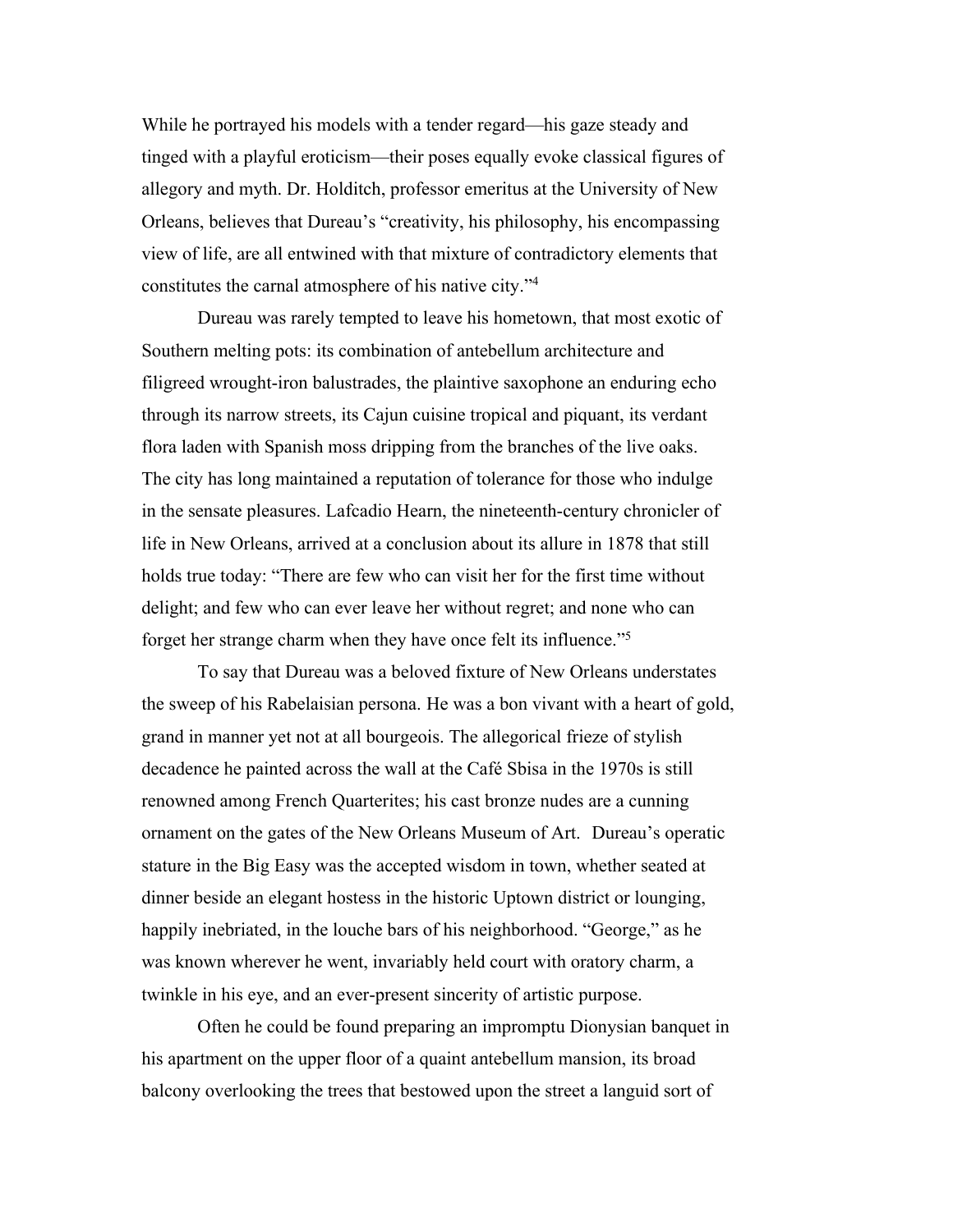grace. A generous host, he loved to cook for a carnival-like assortment of friends, patrons, and collectors. Artists, writers, and musicians of the French Quarter mingled in his studio with those who had been cast at the outer margins of the social contract: disenfranchised African Americans, amputees, dwarves,<sup>6</sup> drifters, and "street people." All were welcome at George's informal "salons," and some were also his models.

Everything Dureau did served his art-making, which was, above all else, at the forefront of his activities. He approached his work with focused curiosity and a rigor of method and practice. Productive throughout the second half of the twentieth century, Dureau equated his New Orleans with Paris in the nineteenth century, where artists were of a cohort, and their subjects were drawn from the communities in which they lived. Dureau took great pride in knowing the residents of his own neighborhood over the decades: his grocer, the proprietors of his local cafes, and the many subjects of his photographs. "I know the sons of people I photographed in the 1970s," he said with relish in 1991, when he was sixty years old. "If you're a classic art creature like I am, I live my life. It's reflected in my art; my art tells what I've learned or failed to learn about life. It's very hard to give that up and go someplace else."<sup>7</sup>

Bradley Sumrall, chief curator of the Ogden Museum of Southern Art, who organized a retrospective of Dureau's work in 2012, had been a good friend of the artist during the later years of his life. Sumrall had arrived in New Orleans in 1993, a young gay man and aspiring poet in search of bohemian camaraderie in the storied French Quarter; he was disappointed to discover that that culture had all but vanished. "Then I met George Dureau," he said. "He was, to me, the last frontier of bohemia in New Orleans."8

## **THE ARTIST AND THE MODEL**

For Dureau, being an artist meant that he was defined not by the respective classical mediums in which he worked (paint, charcoal, ink, graphite, or the camera); rather, it was a "way of being" that incorporated the circumstances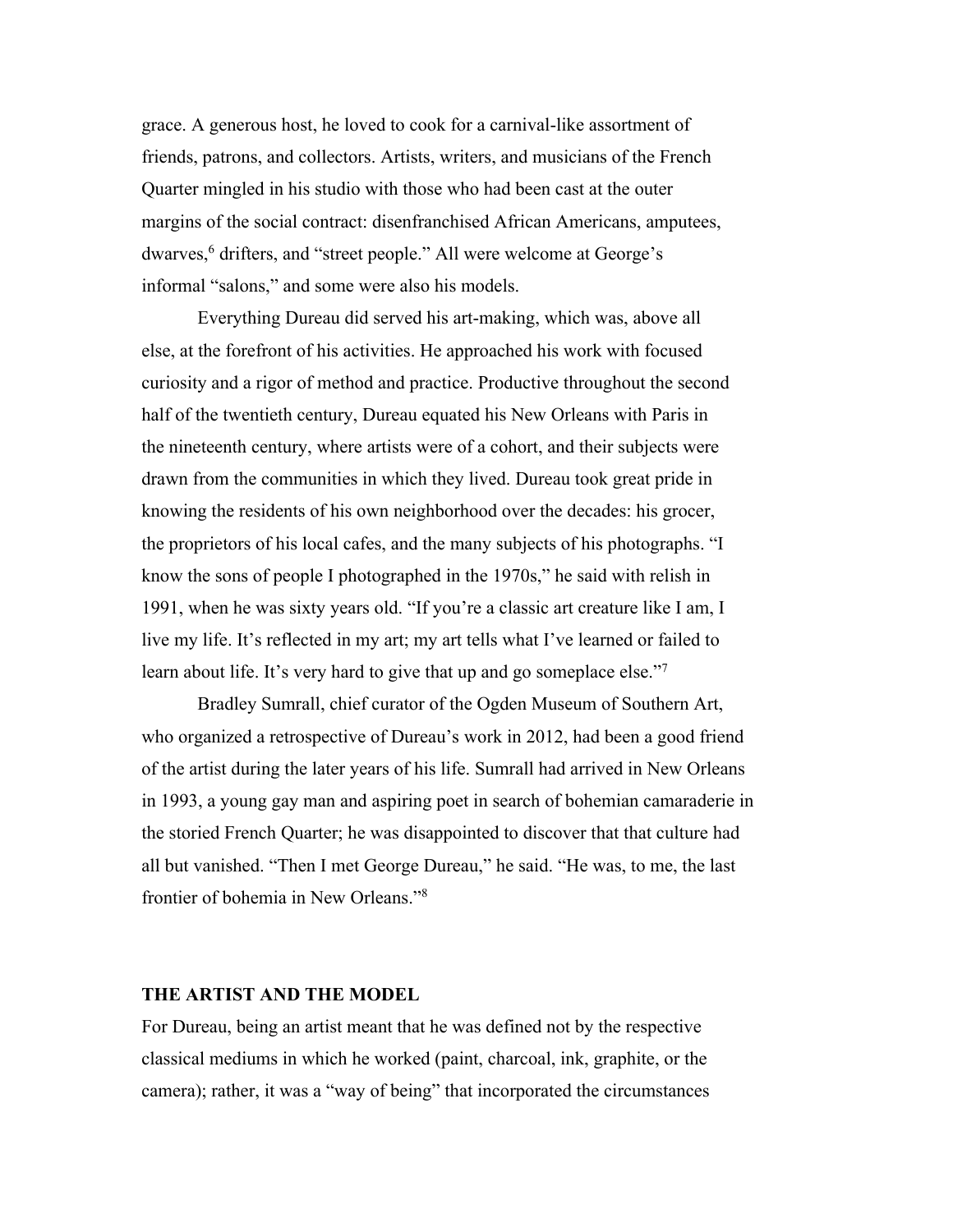of his daily life into a set of visual concerns he derived from straightforward perceptual observation. His life's work was the insistent attempt to realize a classical idea of beauty in contemporary terms—and, also, on its own terms.

Dureau's life and art were fluid and inextricable, a gestalt that is fundamental to any consideration of his work. He chose his subjects from an everfluctuating circle of intimate friends and casual acquaintances over the course of a lifetime. "I'm the artist I grew up thinking an artist is supposed to be," he said. "I live a warm, involved, humanist sort of life. There are lots of people passing through it. I have exciting experiences and learn things about people. They always go into my art. I cannot have an experience and it not go into my art."9

The male nude figure is Dureau's photographic subject, whether a conventionally beautiful specimen of human anatomy or the dwarves, amputees, and people with birth abnormalities he sought out and included among his friends. In photographic sessions that would take up an entire afternoon, Dureau's interactions with his models were like casual, drawn-out conversations; he worked on the pose while trying to capture something authentic about the individual. "It's like the candor in a Manet portrait," Dureau said, rather fancifully, about what he was aiming for in his pictures. "That candor took Manet six months or six years to accomplish. You have to work at the candor, build it. . . . Sometimes I'd take two or three rolls of the same pose because I knew the pose was right. I just had to get the eyes right."<sup>10</sup>

He made many figure studies of the Apollo-like David Kopay, for example, the first National Football League player to announce he was gay, in 1975, and a regular visitor to New Orleans. In one series, Kopay appears as a classical nude, seated in profile, hands crossed around his knees—a direct visual reference to *Study (Young Male Nude Seated Beside the Sea)* by Flandrin, a neo-classical painting of the late eighteenth century that features a young man in the same position. Dureau would photograph other models in the Flandrin pose, as well (pp. TK).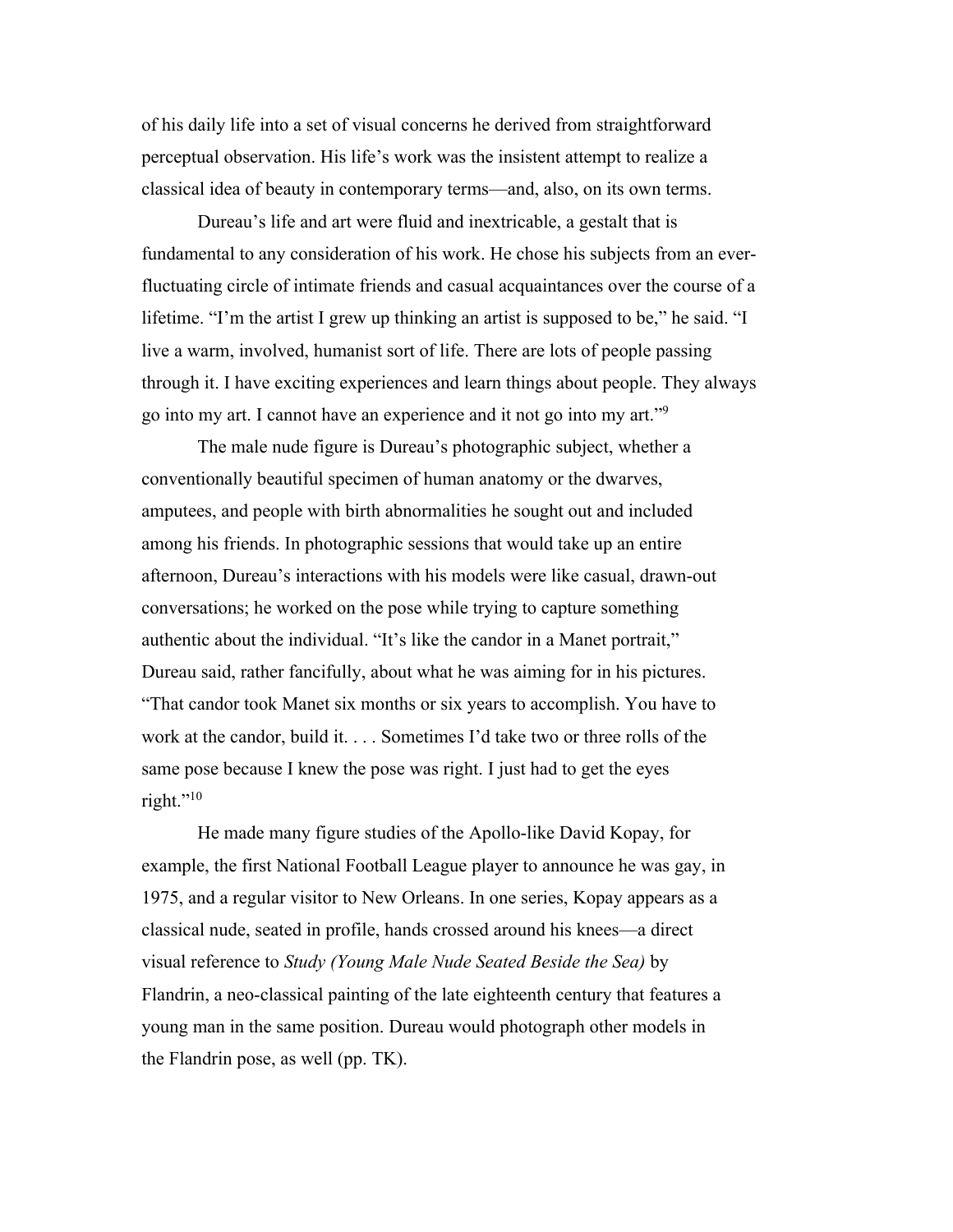In 1982, Dureau met a street hustler named Troy Brown, a handsome, white, classically proportioned young man who would prove to be anything but the wholesome boy next door. Dureau would photograph Brown off and on for years, while they also carried on a tumultuous relationship of a romantic nature. Brown was the irascible muse who required rescue, often from his own sordid demons.

The majority of Dureau's male subjects, however, were the antithesis of the straight, white American ideal. Since childhood he had been drawn to people who were handicapped, in particular those who were triumphant over their physical disadvantages. One such subject is Roosevelt Singleton (also known as Sonny Singleton and La Lubi Ali), an African American whose arms and legs were shortened by dwarfism. Singleton worked in a local garage near Dureau's apartment on Esplanade Avenue when they met in the early 1970s. In his sessions with Singleton, Dureau explored not only the visual properties of tone, light, and texture in the photographic image, but also those elements that pose challenges when rendered with paint: the way light and shadow fall on the figure, or fabric drapes across a shoulder. His nude studies of the well-toned Singleton provide, too, a forensic examination of proportion: Singleton's beautifully muscular torso and shortened legs are presented in classical poses that defy our instinctive grasp of nature's design (p. TK).

Dureau was often quick to point out that he did not consider himself a photographer, but rather a painter. Yet drawing seemed to be the backbone of his artistic practice, from which he would veer in one direction to the canvas or another to the camera. He equated drawing with the handwriting of the artist, and his own drawings to be the very signature of his visual experience. When he turned to the canvas, his subjects became "more operatic," he said. "If, on the other hand, I decide that I'm fascinated by the person I'm drawing or thinking about, I'll turn to the camera—the clinical talent the camera has for capturing things."<sup>11</sup>

Dureau seasoned his oratory with a kind of grandeur of thinking, bordering not infrequently on the tendentious. Still, his proclamations were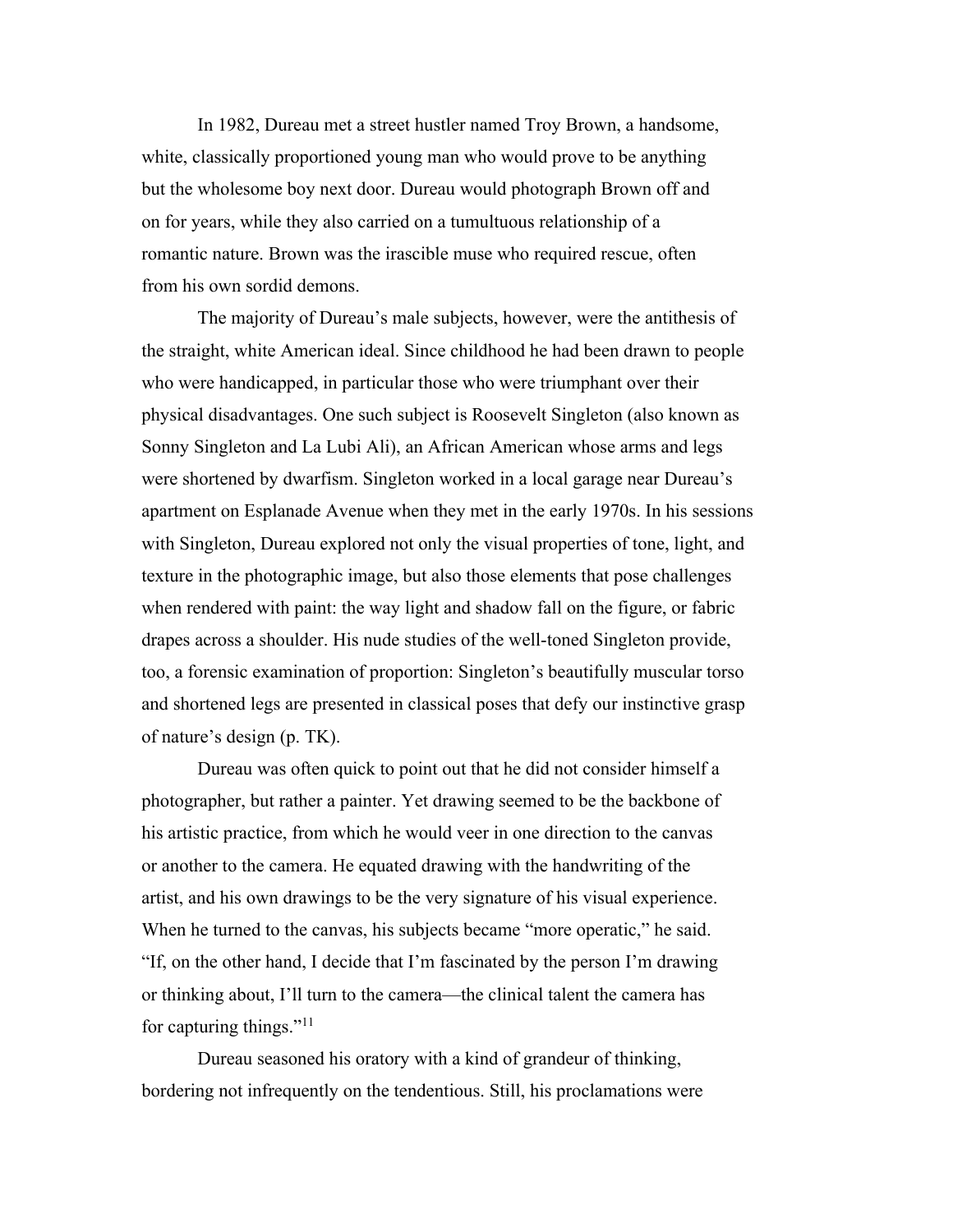insightful. Describing, for example, the significance of drawing in his own work, he cited Michelangelo, Leonardo, and Rubens to highlight the simplicity and honesty of their drawings, in contrast to the expansive performance of their paintings. Drawing comes closest to what the artist's eye sees in the immediacy of the moment, the intimacy of hand on pen or pencil affording an innocence that is difficult to sustain in the slow deliberation of paint to canvas.

"I love drawing and I draw everyday," Dureau said. "It is the link. Line and form as they are in my drawings are always going to hold the whip on everything else. What I draw in the morning is going to influence the way I pose someone in the afternoon. The contour from the head down to the leg in a drawing is going to come up in a pose in my photographs."12

Drawing is an invention, Dureau liked to say. The lines in a drawing don't exist in nature; line is created to serve two-dimensional representation on the page. In equal measure he considered "the photograph" an abstraction. "That may explain my tremendous attraction to black-and-white photography," he said. "You're taking only line and form and the shapes between things, the positive shapes and negative shapes and making them into your picture."13

Drawing might have been the perceptual exercise that inspired Dureau when posing his photographic subjects, but his paintings were prone to evolve into elaborate mythical and phantasmagorical tableaux, which he then accented with references from one era of art history to another. Some figures are rendered proportionately and, at times, with striking realism—but, then, a limb will turn into the leg of a Louis Quinze chair. His photographs, however, render a purity of classical line and compositional balance. The picture frame is stripped of objects and the focus is solely on the figure: natural, unadorned, presented with matter-of-fact authenticity, which affords Dureau's models symbolic resonance as the gods and heroes of his art historical—and erotic imagination.

Edward Lucie-Smith, the notable British art critic, likened Dureau's paintings to the Great Altar of Pergamon, with its battle of Greek gods and giants,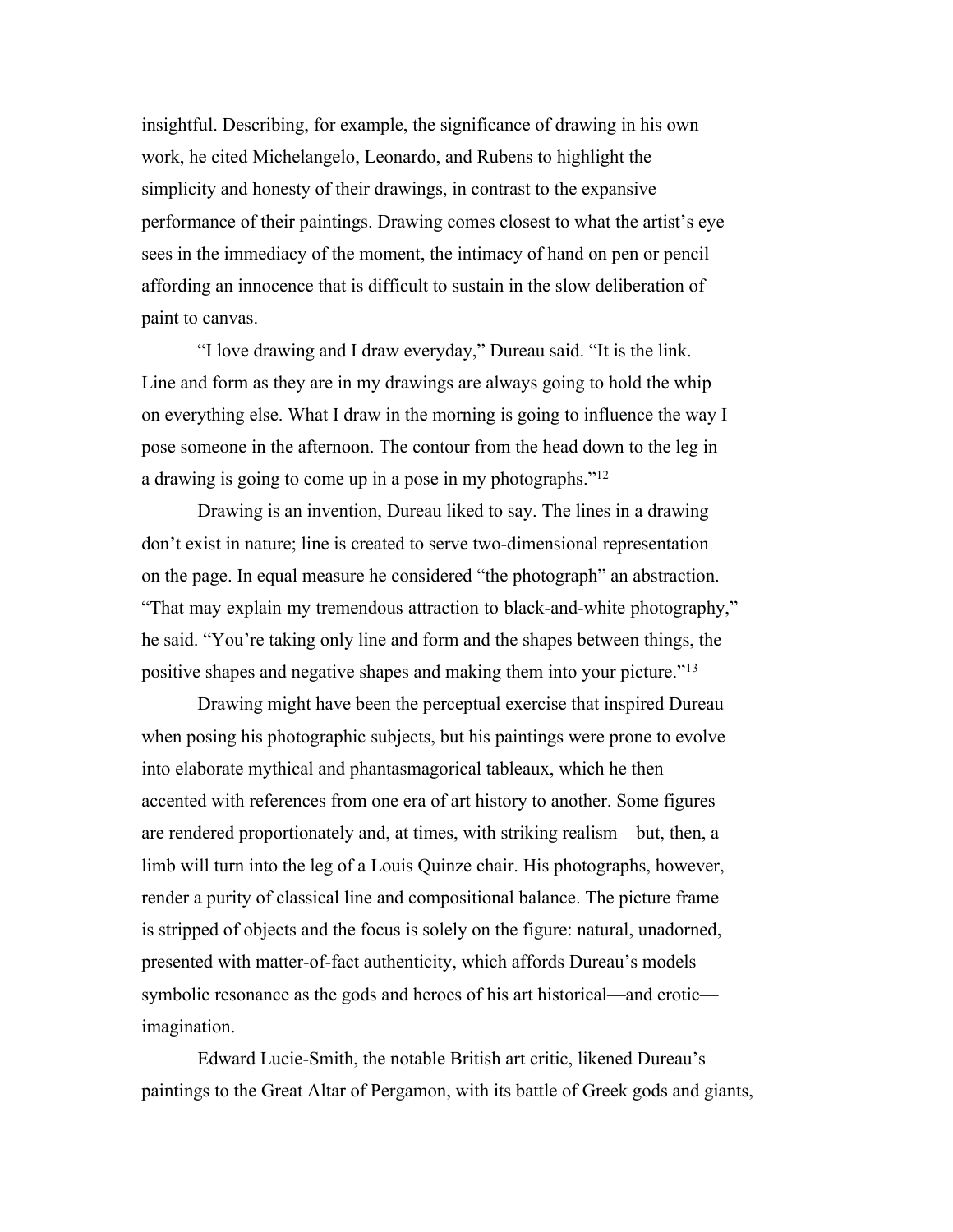and the mosaic of Pella, which formed part of a Macedonian palace that may have been known to Alexander. Yet these allusions apply equally to his photographs as figure studies: "These Hellenistic motifs are autobiographical," Lucie-Smith writes of Dureau's work. "A triton may also be a portrait of the legless B.J., a beautiful young godling takes on the likes of Troy Brown."14

Dureau's photographs compose a substantial portion of his oeuvre and exemplify the tension between the Apollonian and Dionysian forces he was working out in every one of his pictures—by his own admission, the Romantic ideals of Théodore Géricault's boldly expressive paintings, versus the restrained, neoclassical precision of Ingres. His visual quotation of *The Bather* by Ingres, for example, is apparent in the photograph of Louis Goins sitting on the edge of a draped platform, his back to the camera, which he titled *Goins Does Ingres* (p. TK).

In the late 1960s, when Dureau was given an inexpensive camera, he began to summon the underprivileged, multiracial teenagers in his neighborhood up to his studio, offering them something to eat if they would pose for him. He considered his pictures nothing more than reference material for his paintings. But, in the early 1970s, as he became increasingly interested in the properties of the photographic medium, he bought a Hasselblad and started to compose his photographs with greater attention to the subtleties of natural light on film, the optical accuracy of line and description, and balance within the photographic picture frame.

Dureau liked to cruise for sexual partners while riding his bicycle around the French Quarter, and this is how he sought out photographic models, as well. It was while riding his bike through the district that he first acquainted himself with the so-called "midget wrestlers" of a national wrestling circuit, some of whom would later stay with him when they were in town. Some agreed to pose for his photographs; some would have sex with him, too.

It was while riding his bike one day that he first encountered B.J. Robinson, in the 1970s, lying on his skateboard and paddling through the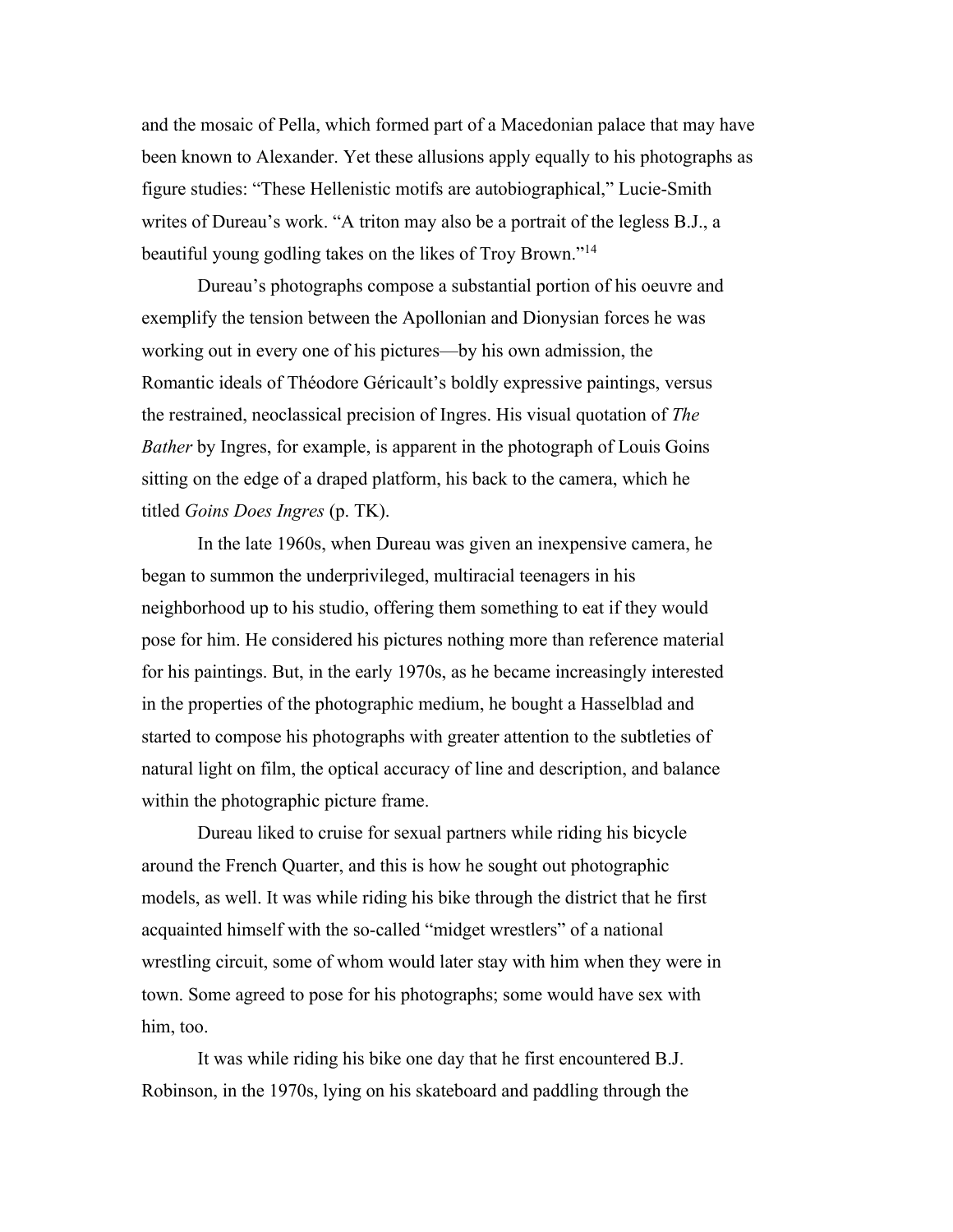streets with his hands. Robinson was a well-built young man who had been born with stumps for legs that had to be amputated early in his life. Robinson became one of Dureau's regular models; he photographed him over the course of twenty years. The musculature of Robinson's well-proportioned torso tapers quite abruptly at crotch-level, where his body simply ends. Here, the photograph does not lie; there is no manipulation. Dureau presents Robinson as he is (p. TK).

Dureau's photographs celebrate the people of his community who are not usually given a platform of such honest regard. He acquaints us with deformity not as something "freakish" and "other," but, rather, as something natural, presenting his models with unflinching visual clarity while also rendering what resonates as truthful about them as individuals. At the same time, he was ever in pursuit of a classical representation of the human form—in any permutation. "My models are people who are beautiful and sexy and the fact that there's a stump where an arm or a leg should be doesn't mar their sexiness or their beauty," Dureau said. "You don't say, 'Well, let's throw out this little Roman sculpture because it's partly broken."<sup>15</sup>

Dureau's munificence was apparent in the egalitarian spirit with which he welcomed everyone. "He would take a wounded bird from the street and help him," said William Fagaly, a senior curator at the New Orleans Museum of Art.16 Dureau fed his models when they posed for him. He provided shelter for them, too, if necessary, and even paid their electric bills or their doctor's bills. His respect for his models is evident in the tenor of mood captured in a subject's expression or gesture—the "candor in a Manet portrait." Yet, despite the careful deliberation of position, composition, exposure, and tone, he still considered his photographs to be a means to an end, references for his painting. His photographs, then, levitate between "the portrait" and "the figure study."

"Those familiar with the photographs of George Dureau easily recognize his distinctive style, the intimacy and respect apparent between the subject and photographer, and the reserved, traditional approach to the process," wrote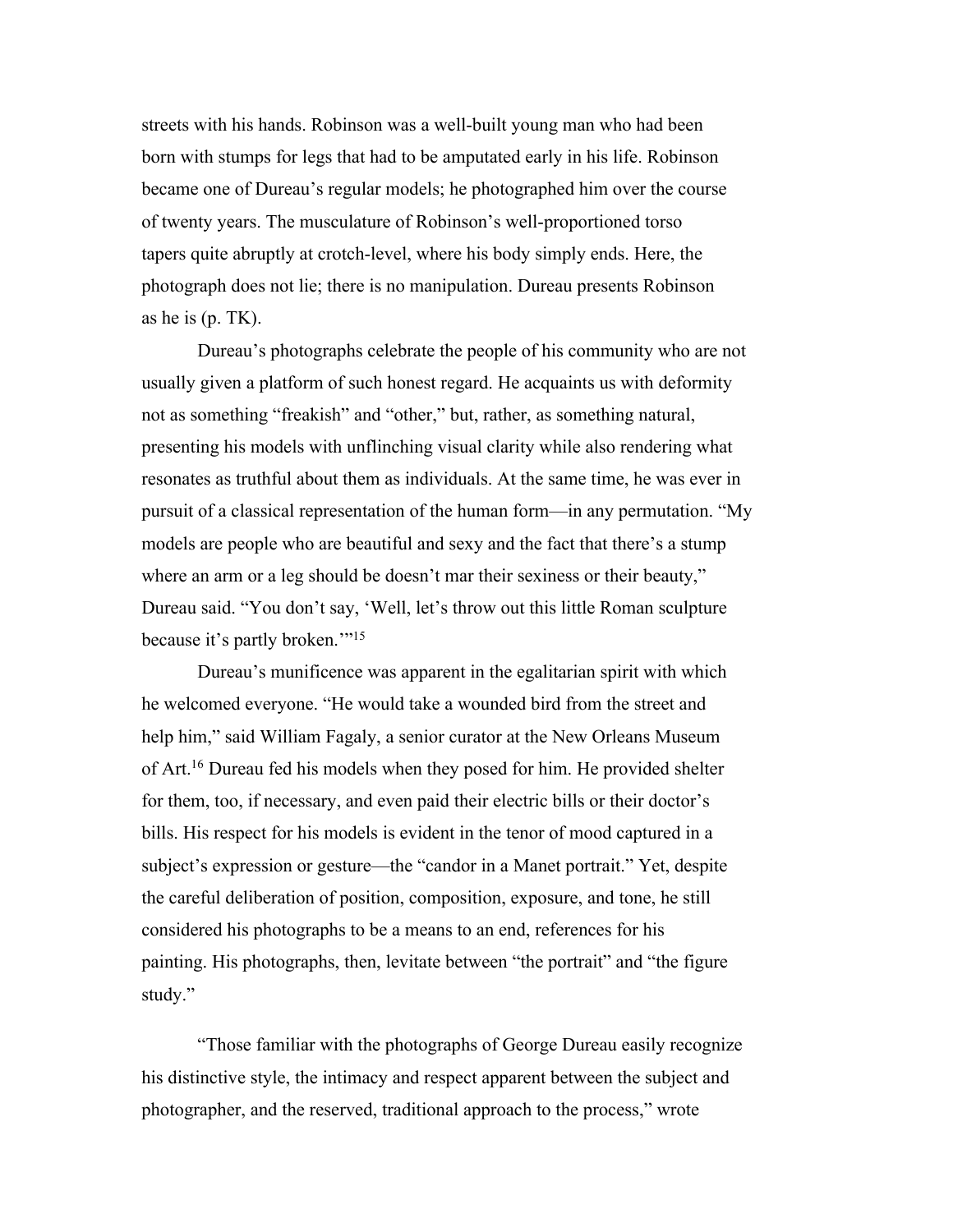Bradley Sumrall in the introduction to his exhibition of Dureau's work at the Ogden Museum, further observing that "the classical composition creates an environment where the figures become iconic—an amputee becomes a broken Hellenic statue, a neighborhood hustler becomes a warrior bronze."17

# **THE GAY SENSIBILITY**

In the early 1970s, not long after the Stonewall riots—the symbolic beginning of the gay liberation movement in America—gay life in New York became more visible, and the media seized on homosexuality, for so long a social taboo, as a controversial subject of debate. Simultaneously, photography's stature was growing in the realm of the fine arts. These two phenomena may have occurred as a coincidence of history and timing, but by the end of that decade, the "gay sensibility" would become an indelible ingredient in photography's coming-ofage. It was in the early 1970s, too, that Dureau would bring a greater consistency of purpose to his own exploration of the photographic image.

Before the gay-rights movement in America, homosexuals walked a tightrope between oppression and desire. Gay men and lesbians were painfully isolated, constantly fearful of being found out, obsessively protective of their fundamental secret—a revelation certain, if discovered, to destroy their lives. It's worth noting that until 1963 the *New York Times* used the words "pervert" and "homosexual" interchangeably.18

In 1964, Dureau was the victim of police harassment for homosexuality. The vice squad raided a party in his apartment on Esplanade Avenue and arrested him and seventy-two guests on the pretext of disturbing the peace. The police sergeant called it a "scene of Communist propaganda, homosexual parties, and integration agitation." Another officer described the attendees as "mostly homosexuals. There were lots of beatniks, strumming guitars with no tune for hours and things like that going on. Intellectual conversations without any point." True to his rebellious nature, Dureau was booked additionally with resisting arrest.<sup>19</sup>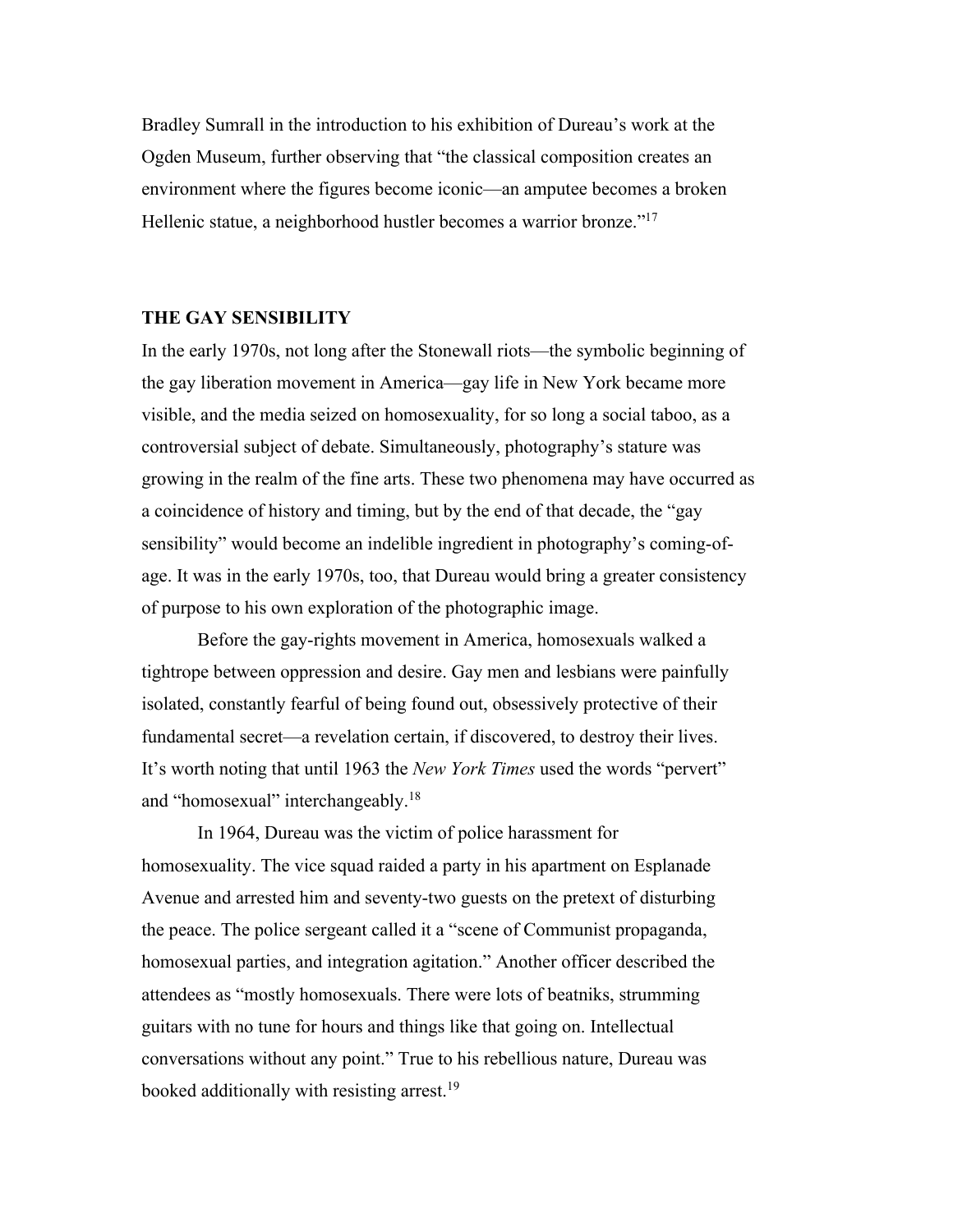Until the rise of gay liberation, the eye of the homosexual had been trained in a code of furtiveness, unable to roam freely on the street or in the public or private rooms he occupied. To underscore the point, until 1965 it had been illegal to send photographs of the male nude through the U.S. Postal Service. *Drum*, a physique magazine, was the first publication in which a fullfrontal male nude appeared legally in print, in 1965<sup>20</sup> It would be a radical gesture, then, to exhibit photographs of the male nude in the 1970s.

The art historian Richard Meyer, writing about an early Robert Mapplethorpe assemblage, identifies the tightrope between oppression and desire that so many homosexuals walked before the early years of the gayrights movement in America: "[Mapplethorpe] presents the naked male body as both a target of prohibition and a source of pleasure, as both an example of censorship and a defiance of it."21 These dualities are at the core of the gay sensibility, which came out of the homosexual experience of alienation from society. The carefully protected secret of forbidden desire required the homosexual to lead a double life, not only for social acceptance but also for purposes of safety. Out of this partitioned existence emerged a number of survival mechanisms: irony became a lingua franca, paradoxical wit a salve for pain and longing, and aesthetic idealization a surrogate for sexual pleasure.

In the 1970s, as the gay-rights movement became more visible, the coded protections of the closet, such as the notion of "camp," slowly fell away. Homoerotic desire was more directly manifest in the work of Dureau and his contemporaries: Mapplethorpe, Peter Hujar, Duane Michals, Arthur Tress, and, later, Jimmy DeSana and David Wojnarowicz. Yet, the ease with which George Dureau began rendering the male nude in the late 1960s anticipated all of them. Dureau was a pioneer among his contemporaries; however, Mapplethorpe would be first to show his homoerotic work in a New York gallery, in 1977, eclipsing them all with his nearly immediate fame.

In 1981, Dureau had a one-man show at the Robert Samuels Gallery, the only gallery in New York at the time to show homoerotic work exclusively. Gene Thornton reviewed the show in the *New York Times*: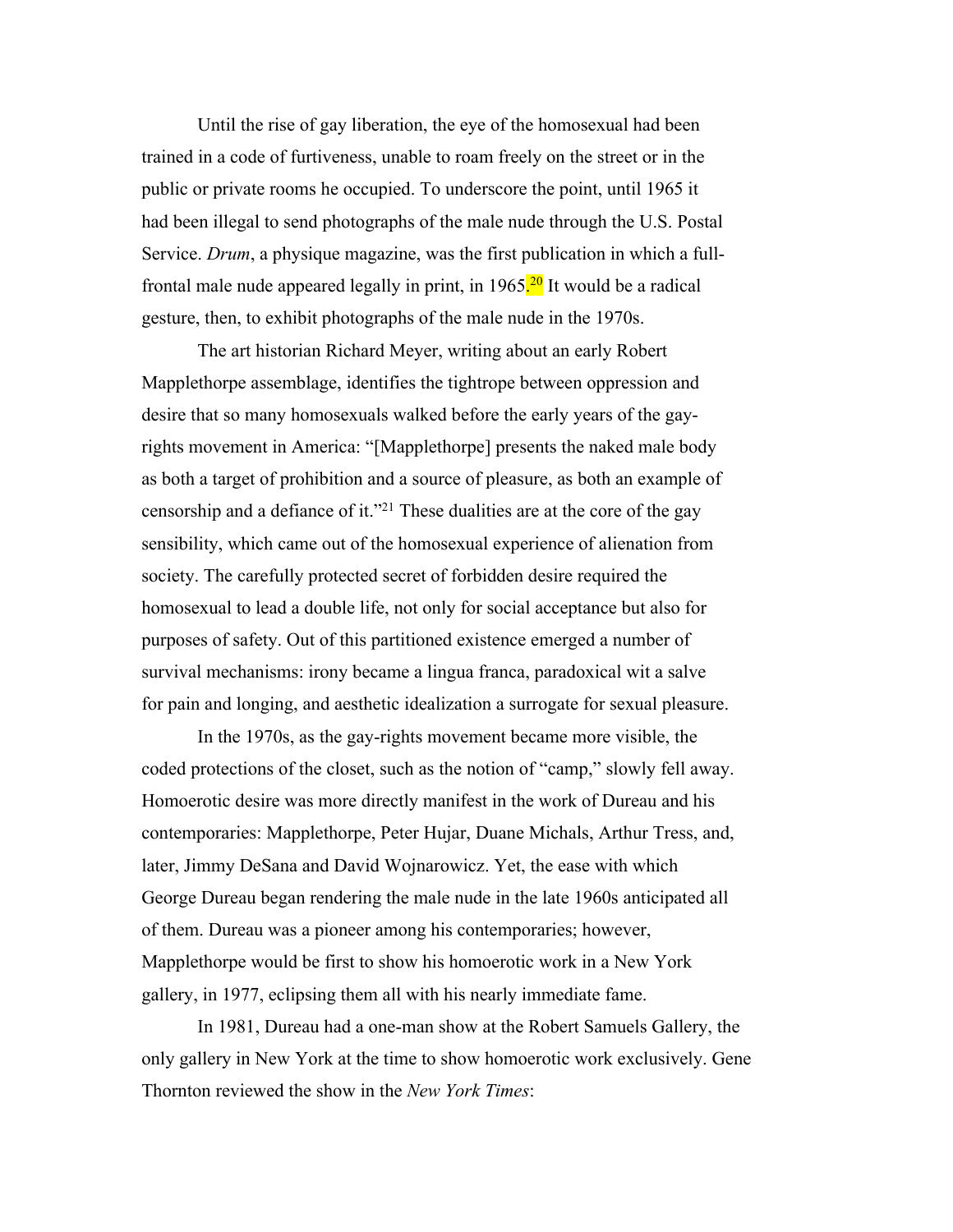Like Irving Penn, Dureau knows how to organize figures, background, and props into compositions that are formal, even classical, without ever seeming unnatural, and he uses natural light to achieve monumental sculptural effects. Many of Dureau's sitters gaze out at the world with a bitter defiance that dares the viewer to try to get closer. Yet Dureau, with gentle tact, penetrates their defenses and reveals the true strength, as well as the weaknesses, that they can feel.<sup>22</sup>

Nudity served many purposes for Dureau. "The human body is eternal, but clothing styles change from day to day," he said, "so painting a person in contemporary clothing reduces the painting to pop art or to a clothing store advertisement."23 As a sensualist and a gay man, Dureau relied on nudity to serve his own libidinal desires, as well. The naked model—whether Caucasian, African American, or physically deformed—was in a position of supplication as Dureau, in the studio, instructed him to move in one direction or another. Somewhere deep in the coding of the sexual impulse is a need to be worshipped by a lover; conversely, the unbridled worship of an object of desire is at the very heart of carnal lust. Dureau seemed to reflect both sides of this psychosexual dynamic while photographing the male nude figure, driven as much by aesthetic veneration of the model as by his artistic and erotic control of his subject. Despite the fact that many of his models defined themselves as heterosexual, Dureau was quite vocal about letting people know that he was a dominant sexual partner.

It was not braggadocio with which Dureau proclaimed that he was "capable of entertaining affairs with everyone on earth at the same time." The erotic was an ingredient he was particularly attuned to in establishing human contact, whether it resulted in sexual activity or not. It helped him to identify some essence of his subjects during his photographic sessions. "I make love to them while I shoot them," Dureau told Jack Fritscher, the founding editor of Drummer magazine. "I play with people a lot. I downright seduce them. I grease them with heavy Vaseline. I got that from my kickboxer friends." Dureau believed that if he contributed anything to photography, "it's my ability to picture the model's sexuality in their brain or in their life as told through their face."24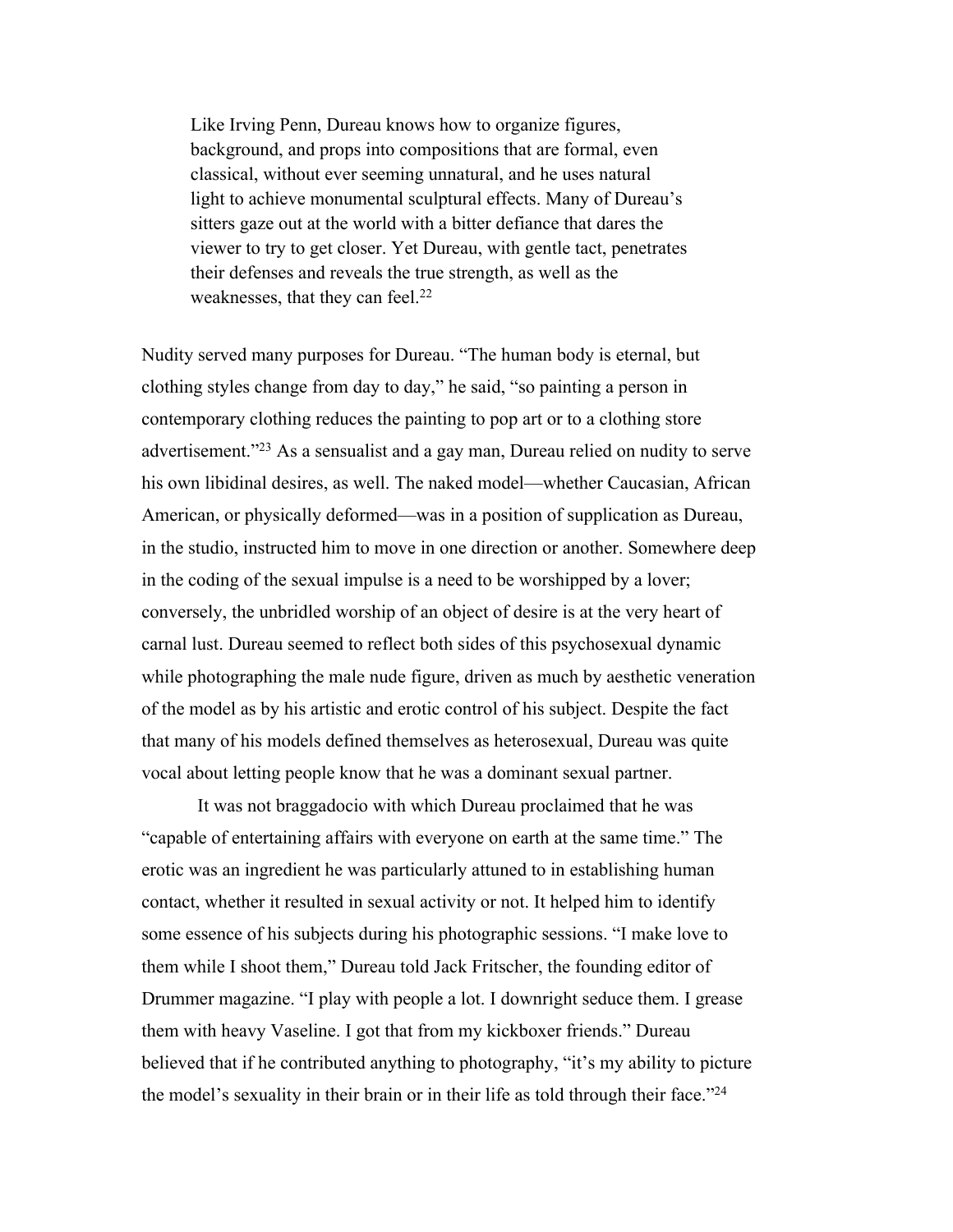Charles Baudelaire, the French poet, believed that art resided outside of morality, but was not amoral. His prose poem, "A Heroic Death," examines the balance between aesthetics and ethics that art, according to Ludwig Wittgenstein, necessarily strikes. The poem is about the friendship between a clown and a prince, one symbolizing art and the other power. Baudelaire's description of the clown, Fancioulle, might describe the level of reverence Dureau brought to his subjects:

The buffoon went, came, laughed, wept, contorted himself, with an indestructible halo around his head, a halo invisible to everyone, but visible to me, and in which were blended, in a strange amalgam, the rays of Art and the glory of Martyrdom. . . . Fancioulle proved to me, in a peremptory, irrefutable way, that the intoxication of art is more apt than any other to veil the terrors of the abyss  $\ldots$  <sup>25</sup>

### **DUREAU AND MAPPLETHORPE**

Any discussion of Dureau's photographic oeuvre is incomplete without acknowledgment of his complicated friendship with Robert Mapplethorpe, his peer and intermittent rival. The cross-pollination between the two is of art historical significance. Both were pioneers in photographing the male nude; both photographed African American men; and both were indifferent—at times defiant—about the cultural taboo against homosexuality, which, in the years they overlapped, was still a virulent societal force to be reckoned with, despite the growing visibility of gay culture in the 1970s.

Dureau began photographing the male nude in the late 1960s. Mapplethorpe, a decade younger than Dureau, claimed photography as his defining medium in 1972, roughly the same time Dureau had begun to photograph his models with his newly acquired Hasselblad. Both were working simultaneously, but independently, without awareness of the other. It was not until the mid-1970s that Mapplethorpe, in New York—with the support of Sam Wagstaff, the influential curator and photography collector who was his lover, mentor, and patron—first brought homoerotic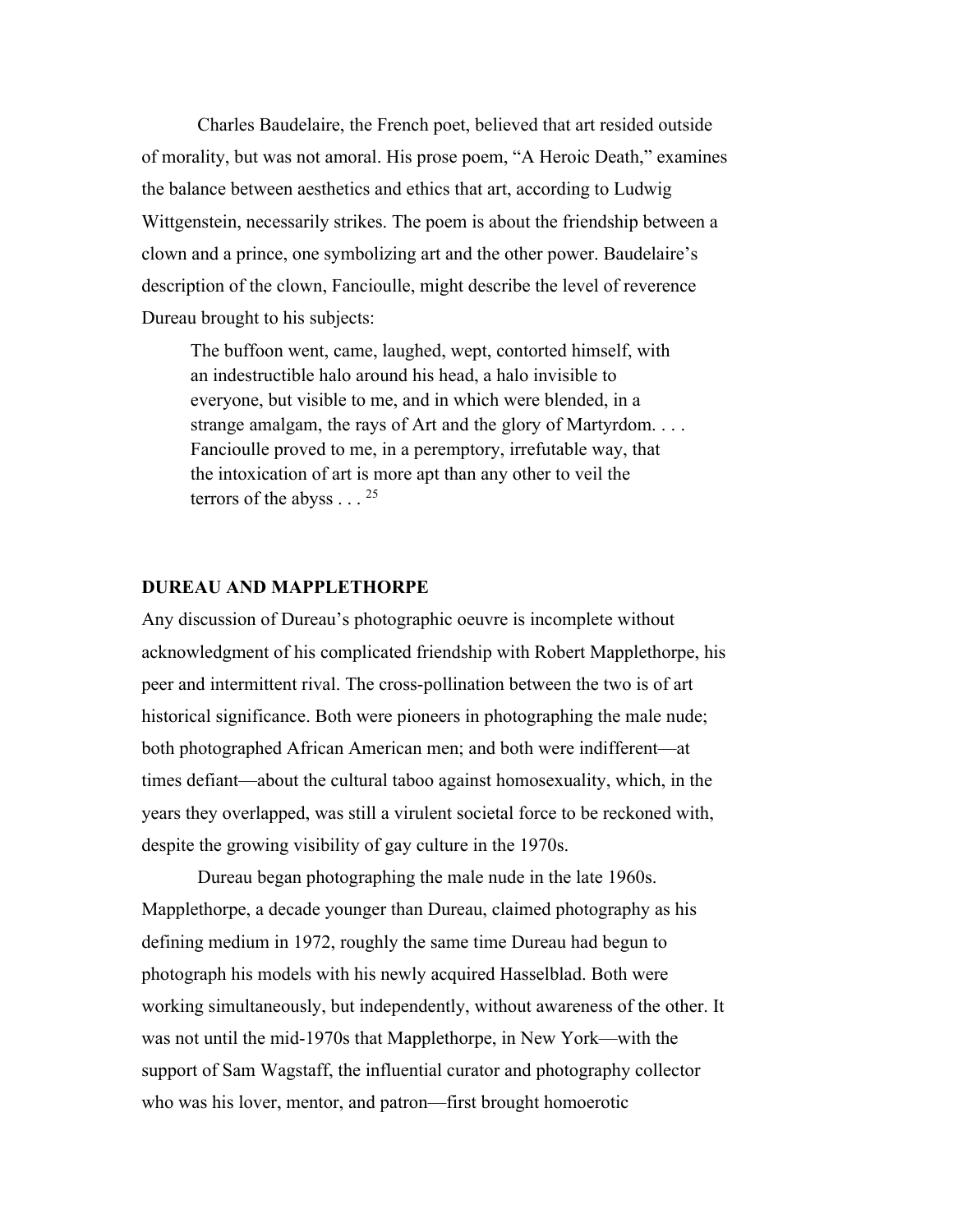representation in photographic imagery to the museum and gallery wall. Mapplethorpe's reputation as an enfant terrible with explosive subject matter—the homoerotically infused male nude—grew rapidly, and internationally. He and Dureau wouldn't meet until 1979, after Mapplethorpe first saw Dureau's work in a group show at the Robert Samuels Gallery in New York,.

George and Robert shared similar cruising practices even before they met. Just as George's bicycle expeditions through the streets of the French Quarter served dual purposes, so too did Robert's nightly forays through the gay bars of the West Village in New York: he would pick men up, take them home to have sex, and then, in the morning, insist on photographing them.

Throughout the 1980s, Mapplethorpe visited Dureau in New Orleans with increasing frequency. He bought Dureau's pictures; sometimes they swapped photos. Specifically, Mapplethorpe was interested in Dureau's African American male nudes, and he would observe the way George worked. At night, they would go out and cruise the bars together. Mapplethorpe had photographed black men only sporadically before seeing Dureau's images, but, increasingly, he sought black men as sexual partners and photographic models.

It is worth pointing out that Mapplethorpe would become a consistent target of criticism over issues of racial exploitation. Cited as a gay white artist, Mapplethorpe's "fetishization" of black men was epitomized by one picture, in particular: *Man in Polyester Suit*, 1980. The black model appears in a three-piece suit, his head outside the frame; only his hands are visible, and, also, his immense, protuberant penis dangling from his open fly. In 1990, Essex Hemphill, a gay black poet, attacked Mapplethorpe (after his death) for this picture, writing, "What is insulting and endangering to Black men is Mapplethorpe's *conscious* determination that the faces, the heads, and, by extension, the minds and experiences of some of his Black subjects are not as important as close-up shots of their cocks." In fact, Mapplethorpe had honored the wishes of his model, Milton Moore, who did not want his face visible for fear of being identified by his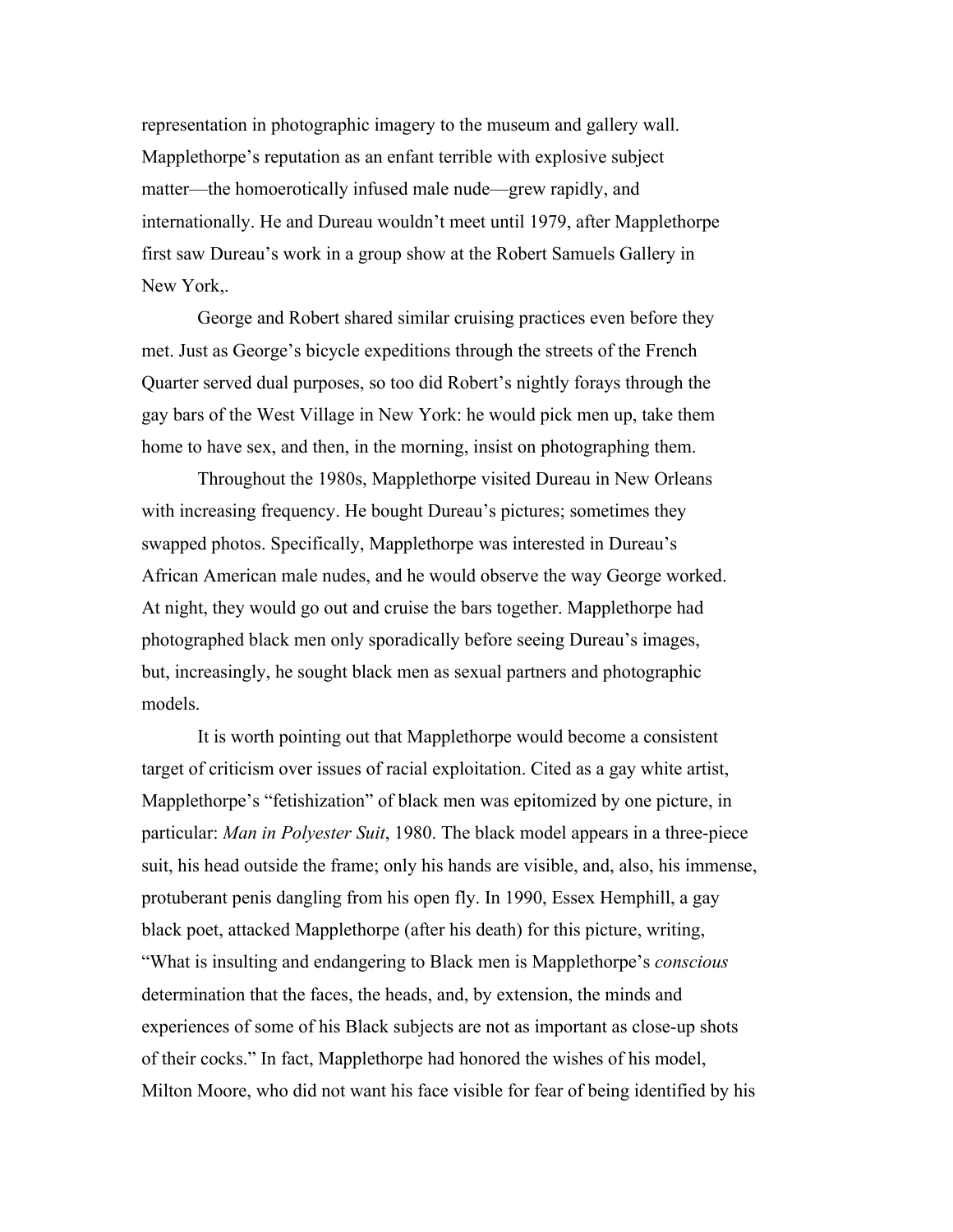family. That said, Hemphill goes on to write, accurately, that racist conditioning rendered gay white men no different from heterosexual white men: "Coming out of the closet to confront sexual oppression has not necessarily given white males the motivation or insight to transcend the racist conditioning. $126$ 

While Dureau and Mapplethorpe both photographed the male nude, their respective formal concerns and artistic intentions distinguish their bodies of work. "Perhaps our photographs of black men, where some people see similarity, is where we were most divergent," Dureau told Jack Fritscher. "My photographs look like my paintings and drawings. I'm very much a humanist. I'm very involved with the people I shoot." Of course, Dureau's noble intentions cannot fully erase his own racial exploitation—especially in the context of New Orleans's previous role as America's largest slave market. "When cotton was king," it has been noted, "New Orleans was its queen" city."27 As a major hub of the thriving cotton industry, plantation owners in the nineteenth century flocked to New Orleans to purchase slaves. Today, those numerous slave auction sites are an essential attraction on any guided tour throughout the French Quarter. Yet this lingering remnant of racial inequality, in such close geographic and historic proximity, is a conspicuous rebuke to the lack of circumspection with which Dureau boasted of sexual and, inadvertently, racial—dominance: "I'm an old-fashioned Greco-Roman patriarch queer, not a flip-flop queer," he said. "I'm the dominant male about the house. I have gorgeous young men who work for me. My house is a kind of genteel colony of the underclass, but I'm Big Daddy always."28

Despite the complexity of Dureau's chauvinistic approach to his beloved models, he photographed them in a simple and unstylized manner; he did not use strobes or artificial lighting. He wanted the artifice to fall away as he photographed his subjects, as if the camera was not in the room. Mapplethorpe, by contrast, utilized the studio elements of artifice—lighting, backdrop, and props to formalize the subject, to create a photographic event. His models are lit with intention; the human form becomes sculptural, the body inanimate, as if a minimalist object. Mapplethorpe's magazine-style use of strobes and lighting was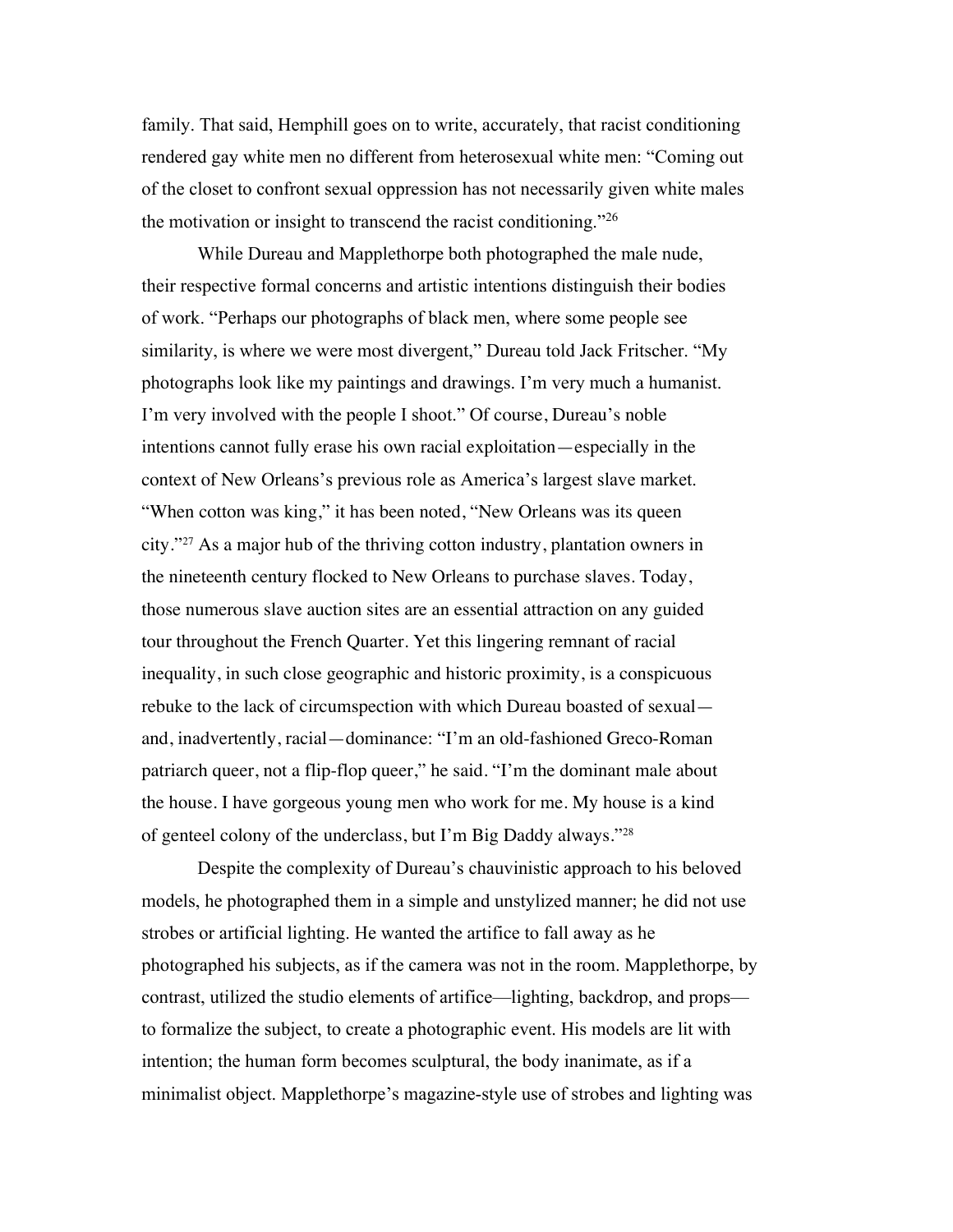"too MGM," Dureau said. "I don't do that. I don't want to scare my darlings, or my tricks, to death."

While Mapplethorpe had romantic relationships with several of the men who modeled for him, it was his general practice to keep a professional distance from most of the people he photographed. Although he might initially become acquainted with them in the most intimate manner, his engagement with them as models would remain impersonal. Photographing his conquests in the morning light allowed the lingering physical passion and tactile experience of the night before to inform his visual scrutiny of the subject in the clear light of day. The camera gave him a measure of distance to view the model objectively. The absence of emotional connection was necessary for him to achieve the aesthetic idealization he was after—the arctic elegance he is known for.

Artists necessarily borrow from one another, and Dureau and Mapplethorpe were no exception. Each liked to take credit as the predominant influence on the other, but the truth is that they both influenced each other in the end.. Over the years, as Mapplethorpe's reputation grew and he was increasingly defined by shocking subject matter in the public sphere, signatures of his work could be seen creeping into Dureau's photographs. For example, in one picture that departs from Dureau's natural style, Troy Brown appears against a black background, standing naked in profile, adorned with S&M paraphernalia, his musculature highlighted, his perfect proportions and classic beauty alluding to ancient Greece. The lighting and abstract idealization is pure Mapplethorpe—in the very "MGM" manner that Dureau had disparaged (p. TK).

At the same time, Dureau's influence on Mapplethorpe is manifest in the Mapplethorpe photograph of Ken Moody from 1983: the model stands with his back to the camera; stumps appear where his arms have been folded in front of him—a direct reference to Dureau's photographs of amputees.

In the end, the greater artistic affinity resides between the work of Dureau and Peter Hujar, who lived only blocks from Mapplethorpe in the 1970s and 1980s. Dureau and Hujar share a humanity of spirit and an absence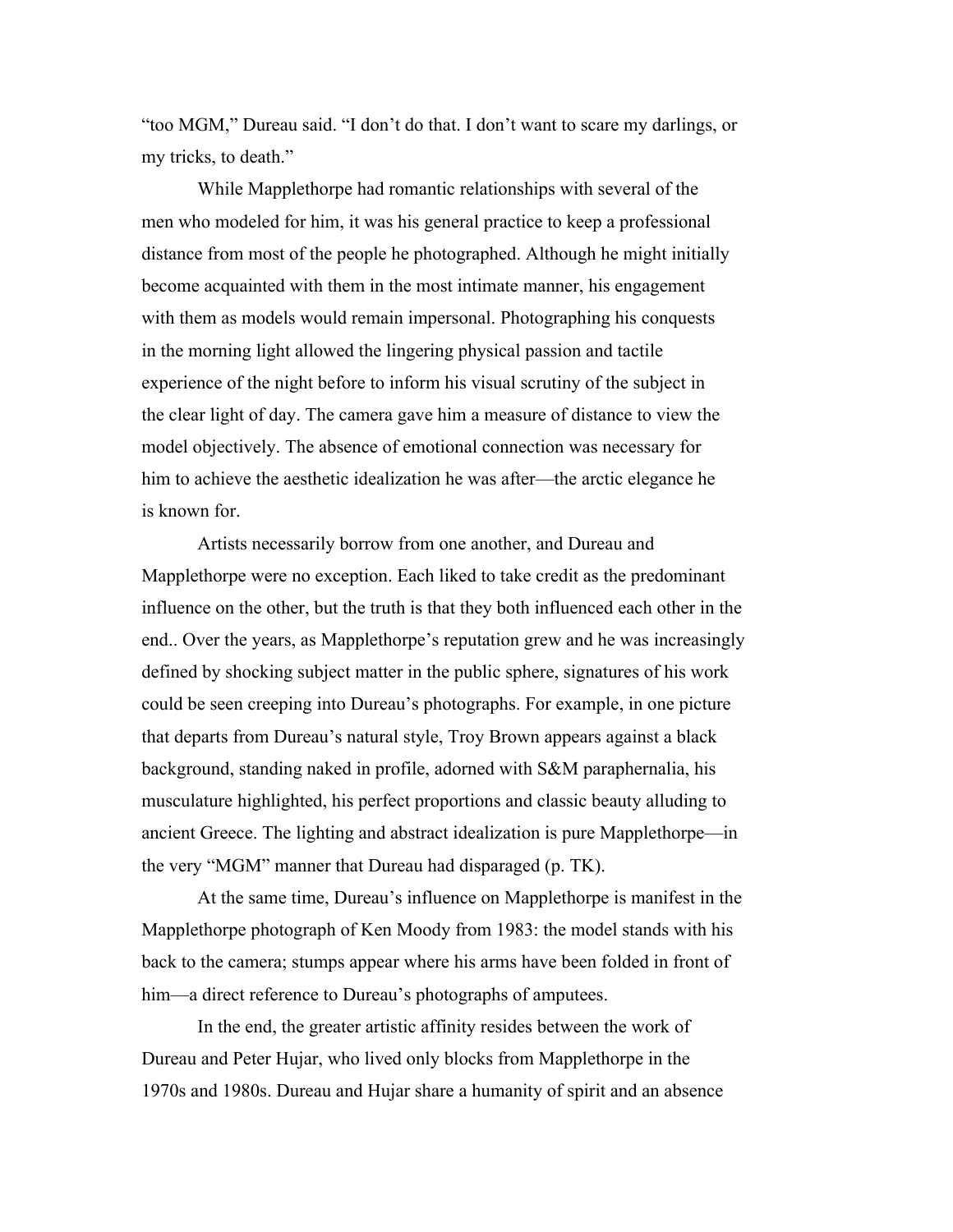of artifice that distinguishes their work from Mapplethorpe's, despite the fact that all three manifested the "gay sensibility" at a particular moment in time.

Perhaps their independent art-making practices exemplify the Jungian idea of "synchronicity," when a new idea pops up in different regions simultaneously. It is clear today that Dureau, Mapplethorpe, and Hujar, among their contemporaries, were making work that, collectively, embodies the deep current of social and sexual change that rose so powerfully to the surface of their era in the 1970s and '80s.

## **HISTORIC LEGACIES**

The male nude figure appears throughout Greco-Roman antiquities and, also, in the history of Italian painting and sculpture. The phallus, however, was rarely—if ever—rendered with the detail and natural proportion seen in a photograph. The invention of photography afforded an optical precision with which life was captured in facsimile. For some, this would be reason enough to banish such clear description of male genitalia. Male nudity—often infused with the homoerotic—appears in the photographs of Thomas Eakins in the nineteenth century, F. Holland Day and Baron von Gloeden in the early twentieth century, and George Platt Lynes in the mid-twentieth century. However, because of the strict laws against homosexuality in America, photographs of the male nude were not exhibited on the museum or gallery wall until the 1970s.

Mapplethorpe was a pioneer in that regard, perhaps the first among his contemporaries to exhibit work that crossed several cultural boundaries in the depiction of sexual contact between men—which had been illegal only ten years earlier—and of sadomasochistic activity. He and Dureau, in particular, crossed additional boundaries in their representation of African American men in a society that privileged whiteness; Dureau's other transgressive subject matter included, of course, the physical abnormality of so many of his models, whom he presented naked, not as freaks but as human beings worthy of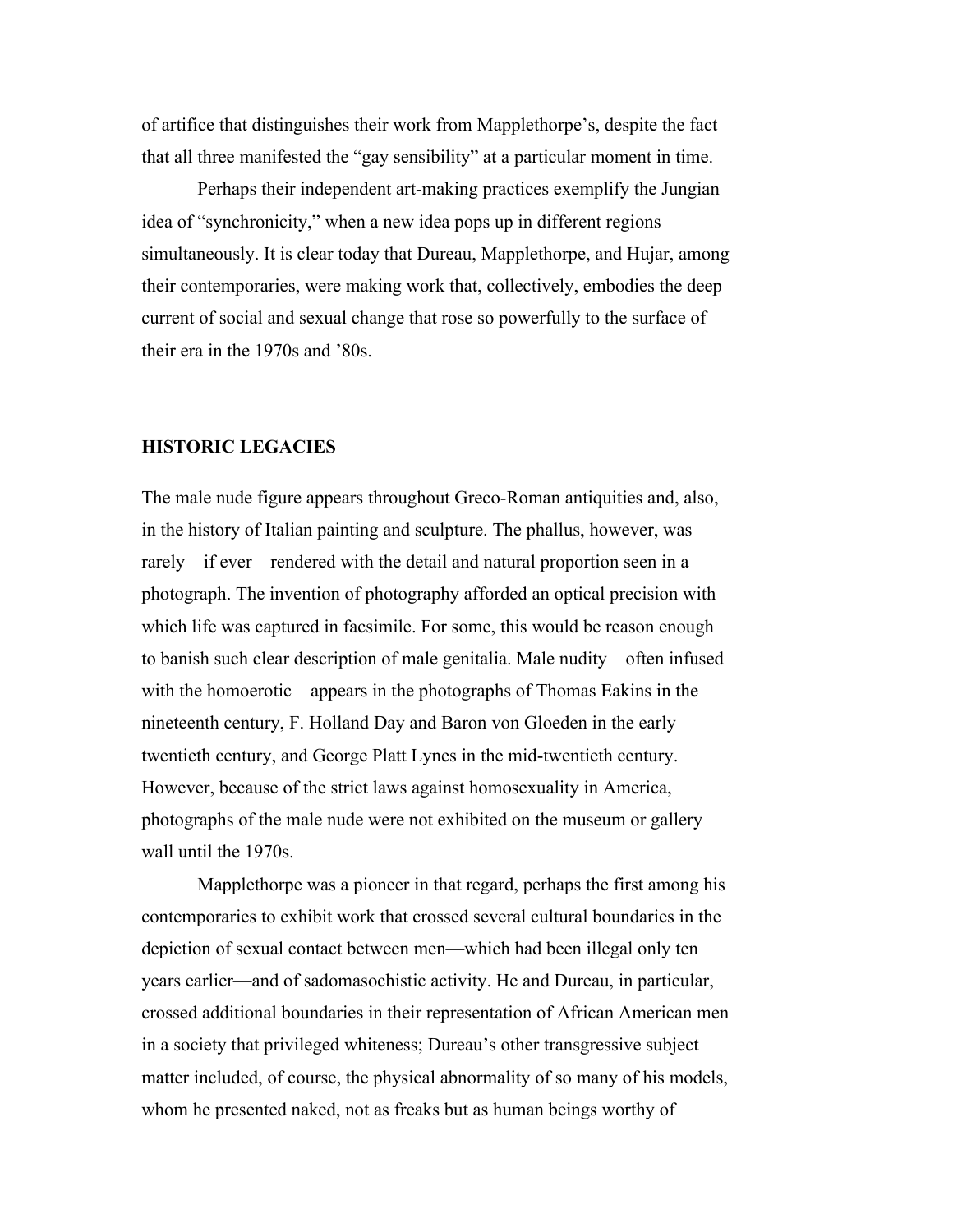respect. Peter Hujar's work was transgressive because of his matter-of-fact photographs of men with erections, men reaching orgasm, and, also, people engaged in eccentric, parasexual activity—such as a nude figure sucking his own toe.

Dureau's photography, as well as the work of Mapplethorpe and Hujar, must be considered within the genre of portraiture, as well. The legacy of portraiture in the history of photography formulates a visual pantheon that reaches back to Nadar's (Gaspard-Félix Tournachon) refined portraits of artists and writers in nineteenth-century France; Julia Margaret Cameron's romanticized portraits of poets and thinkers in nineteenth-century England; Berenice Abbott's stalwart portraits of her expatriate circle of artists and writers in 1920s Paris; and August Sander's typological portraits of professionals at every level of German society, in the early twentieth century. In the 1930s and '40s, Edward Steichen, Cecil Beaton, and Horst P. Horst all made highly stylized magazine portraits of their accomplished contemporaries, often fashionably dressed and glamorously posed in context of elegant accoutrements. Of course, Richard Avedon and Irving Penn seized the mantle for the remainder of the twentieth century.

Mapplethorpe, too, photographed a broad swath of accomplished artists, writers, and celebrities of his era: William Burroughs, for example, as well as Richard Gere, Grace Jones, and Andy Warhol. Hujar photographed his downtown Manhattan circle of notable bohemian friends and acquaintances, from Candy Darling to Charles Ludlam and Susan Sontag.

Fame or accomplishment, however, is not required for a portrait to be of significance. In the early twentieth century, E. J. Bellocq made photographic portraits of prostitutes in the French Quarter of New Orleans; a debate continues today about whether his enterprise was a defiance of censorship, or a catalogue for prospective clients. In the 1930s and '40s, Mike Disfarmer set up a studio in Heber Springs, Arkansas, and photographed a steady stream of townspeople in an American Gothic style of vernacular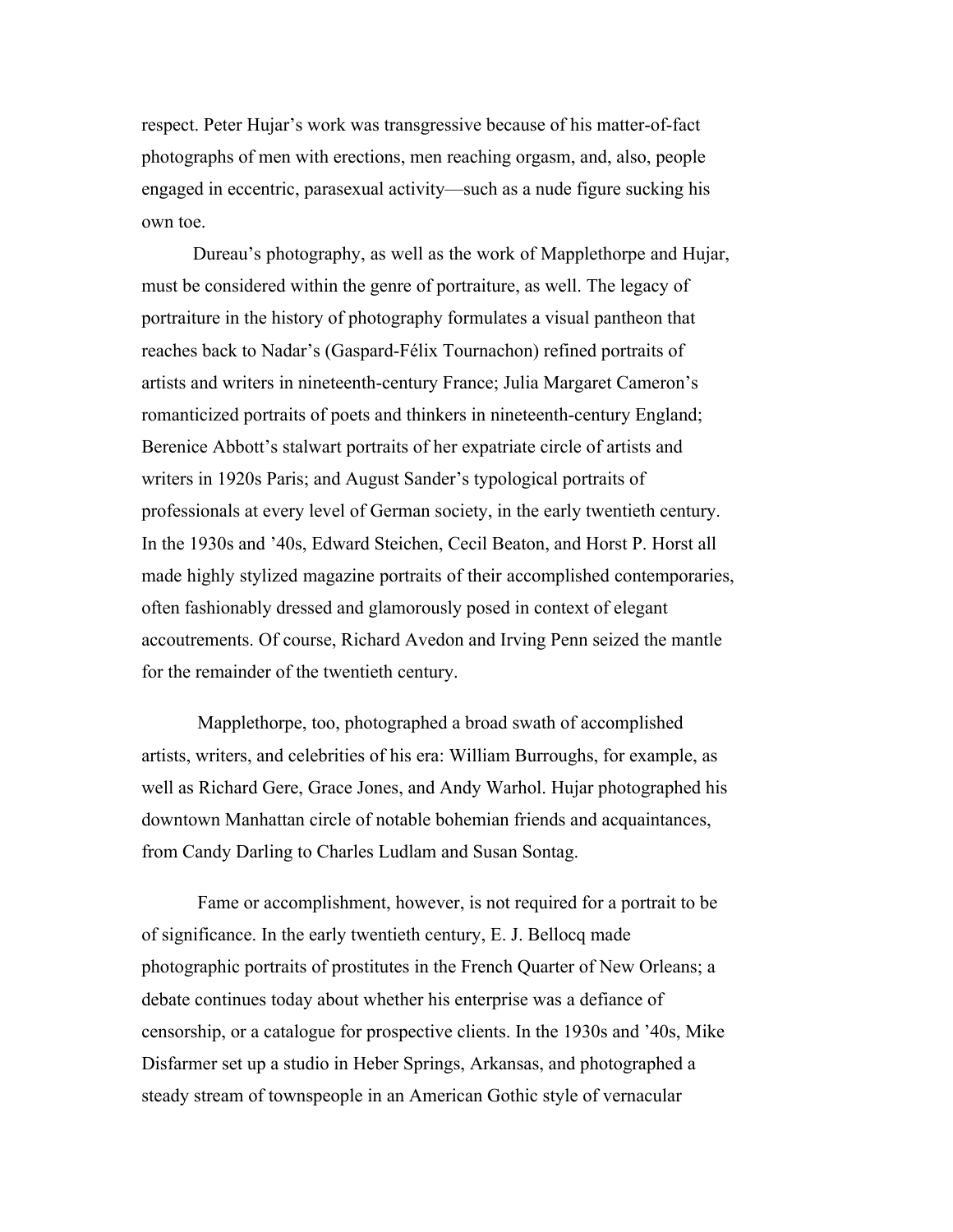portraiture that was singularly his own. Malick Sidibé did the same thing in Bamako, Mali. And, of course, Diane Arbus photographed strangers and acquaintances alike, who were by no means of public renown.

In this tradition, Dureau's pantheon consists of the disparate, unknown, and disenfranchised characters of the French Quarter. Dureau's photographs are formally articulate and emotionally tender. Their beauty derives from their simplicity and humility, but, also, the current of eroticism evident in Dureau's gaze and even summoned in the viewer. It is Dureau's great accomplishment to render the individuals of his local community so worthy of history's attention: human, powerful, sexual, and humble, as if to say that figures of folklore, legend, and myth had been inspired from daily circumstance and human flesh, out of the palpable experience of ordinary life.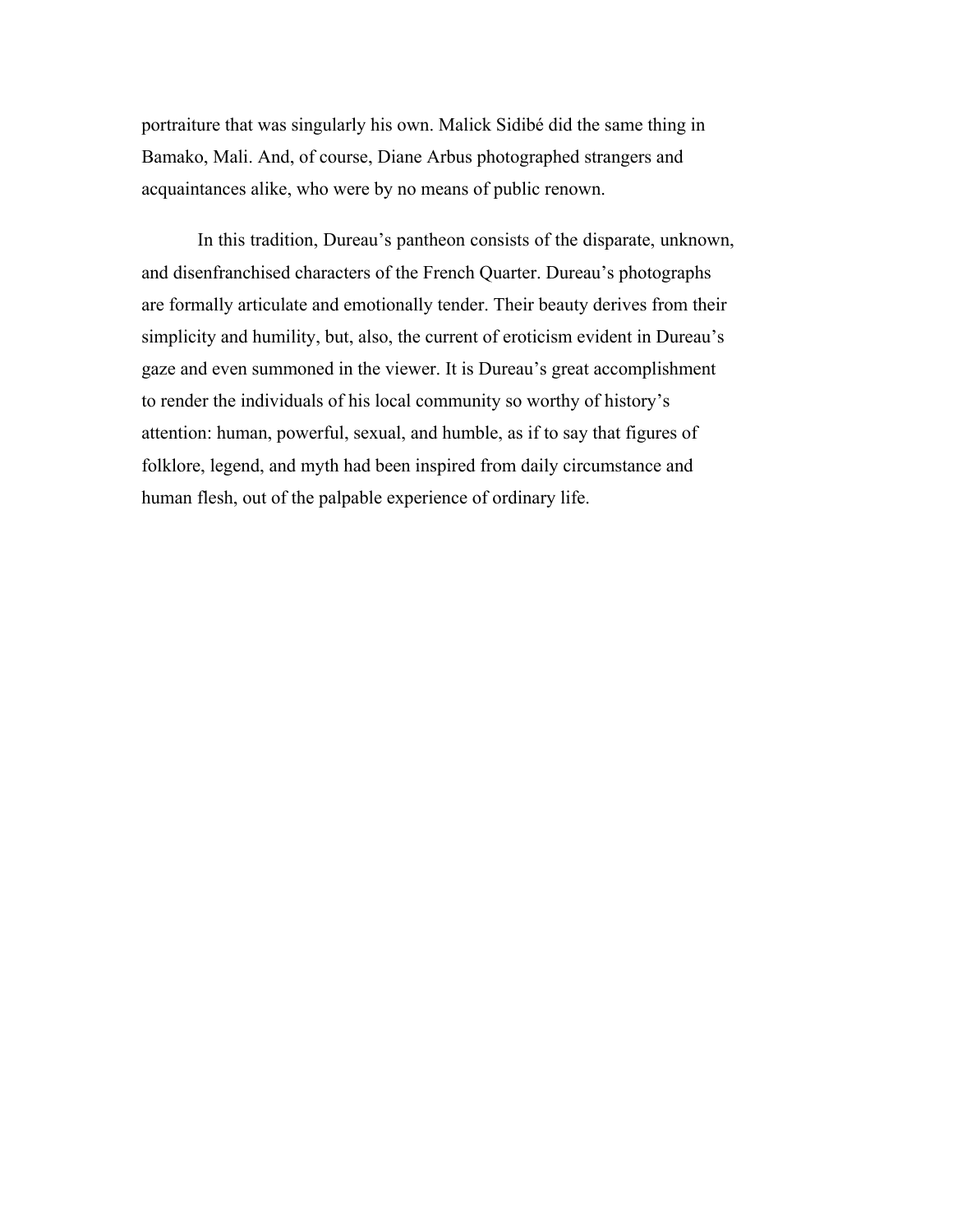<sup>2</sup> John Lahr, *Tennessee Williams: Mad Pilgrimage of the Flesh* (New York: W. W. Norton, 2014), 69. Quote from a letter Williams wrote to Audrey Wood, January 15, 1946: "Right now I am doing more with the sisters, it is now set in New Orleans and is called 'A Streetcar Named Desire'—there is one by that title that runs close by my apartment, and proceeding in the other direction down the next street is one called 'Cemeteries.'"

<sup>3</sup> Author's telephone conversation with Kenneth Holditch, June 8, 2015.

<sup>4</sup> Kenneth Holditch, essay for the exhibition *George Dureau: Selected Works 1960–1977*, Contemporary Arts Center, New Orleans, 1977.

<sup>5</sup> Lafcadio Hearn, "The Glamour of New Orleans," in *Inventing New Orleans: The Writings of Lafcadio Hearn*, ed. S. Frederick Starr (Jackson: University Press of Mississippi, 2001), 187.

<sup>6</sup> According to the organization Little People of America, most people with dwarfism prefer to be called either a little person or dwarf. "Little People of America: FAQ," http://www.lpaonline.org/faq-.

<sup>7</sup> Jack Fritscher, video interview with George Dureau, New Orleans, April 8, 1991.

<sup>8</sup> Author's conversation with Bradley Sumrall, New Orleans, May 27, 2015. <sup>9</sup> Fritscher.

 $10$  Ibid.

 $11$  Ibid.

 $12$  Ibid.

 $13$  Ibid.

<sup>14</sup> Edward Lucie-Smith, wall text for George Dureau exhibition, Arthur Roger Gallery, New Orleans, 1988.

<sup>15</sup> Jack Fritscher, interview with George Dureau, "When Cameras Collide: Dureau, Disability and Dueling with Mapplethorpe," *True Tales*, August 2005. http://truetales.org/writings/fritscher0508dureaumap plethorpe.htm.

<sup>16</sup> Author's conversation with William Fagaly, New Orleans, May 28, 2015. <sup>17</sup> Bradley Sumrall, "The Baroque Bohemian of the French Quarter: George Dureau to be Honored at the Ogden Museum," *Louisiana Cultural Vistas Quarterly*, Fall 2011, 35.

<sup>18</sup> See Rodger Streitmatter, *From "Perverts" to "Fab Five": The Media's Changing Depiction of Gay Men and Lesbians* (New York: Routledge, 2009), 9.

<sup>19</sup> "73 Arrested In Vice Raid On Esplanade," *New Orleans States-Item*, July 29, 1964.

<sup>20</sup> Rachel Kranz and Tim Cusick, *Gay Rights, Revised Edition* (New York: Facts on File, 2005), 72.

<sup>21</sup> Richard Meyer, *Art and Queer Culture* (New York: Phaidon, 2013), 131.

<sup>22</sup> Gene Thornton, "Critics' Choice," *New York Times*, March 1, 1981.

<sup>1</sup> Thomas Mann, *Death in Venice*, trans. David Luke (New York: Bantam Classics, 1988), 340.